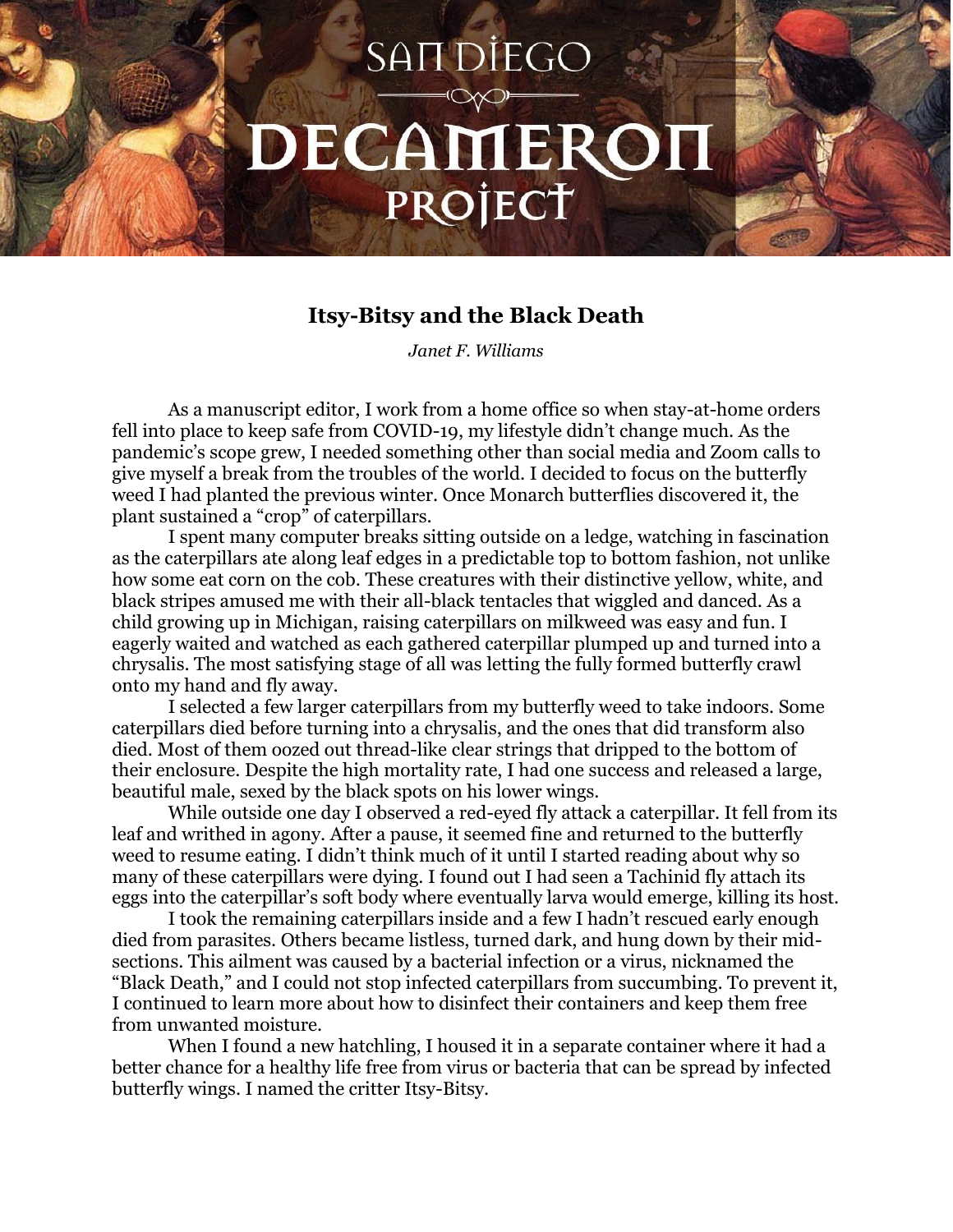Naming your pets only makes it harder if you think they're going to die, but I had faith in this tiny creature. For many days all was well. He grew into what appeared to be a healthy caterpillar, yet he did not find a spot to purposefully hang upside down in a "J" shape, the precursor to becoming a chrysalis. I held out hope, even as he became listless and his eating slowed to a stop. Some sources suggest freezing the caterpillar when you know it's going to die, but I couldn't do it. I let him pass naturally.

Several friends were also rooting for Itsy-Bitsy and asked me to tell them when it became a chrysalis. I shared the news with the following obituary.

## **Itsy-Bitsy**

—

## Beloved Caterpillar 08-2020 – 10-18-2020

True to his name, Itsy-Bitsy was a mere quarter-inch long when rescued by his caretaker. Saved from the parasitic flies that preyed upon his brethren, he happily munched his way through carefully selected leaves in his private indoor environment until he grew quite large. Itsy-Bitsy had a healthy appetite and pooped prodigiously. Though not talkative, in his quiet moments he played a mean blues harmonica.

As he passed through each instar, he grew into a fine specimen worthy of his species—Monarch. He brought great joy to all who witnessed his antics and appreciated the wonders of nature inherent in his kind.

Sadly, when it came time for him to molt into his chrysalis, he lingered and languished. Perhaps he had claustrophobia and could not bear to be in a confined space. If he had an undiagnosed internal problem, he gracefully bore his discomfort. Or perhaps he walked his eighteen feet to the tune of a different drummer. In the end, he stopped eating and slowly faded away, living longer than would have been expected until he came to rest upon his side, never to march again.

Itsy-Bitsy is survived by his caretaker, who buried him in a private ceremony beneath an antique rosebush where his beauty will continue to bloom.

—

I never got to see this particular caterpillar perform its miracle. Of course I was disappointed even though I hadn't known Itsy-Bitsy very long. It's likely he died of Black Death. I felt sad. I had spent days making sure all his needs were met, his container aired out, cleaned and supplied with fresh leaves and along with that, I put my heart and hopes into its future.

Some people value certain life forms over others based on size or intelligence, and might view the life of a caterpillar as inconsequential. I don't see it that way. Like any person or pet in our care, we take measures to ensure a good life and in return, we often receive intangible rewards. Itsy-Bitsy had the capacity to turn on his DNA to become a butterfly. And though its moment passed, I have other caterpillars and several